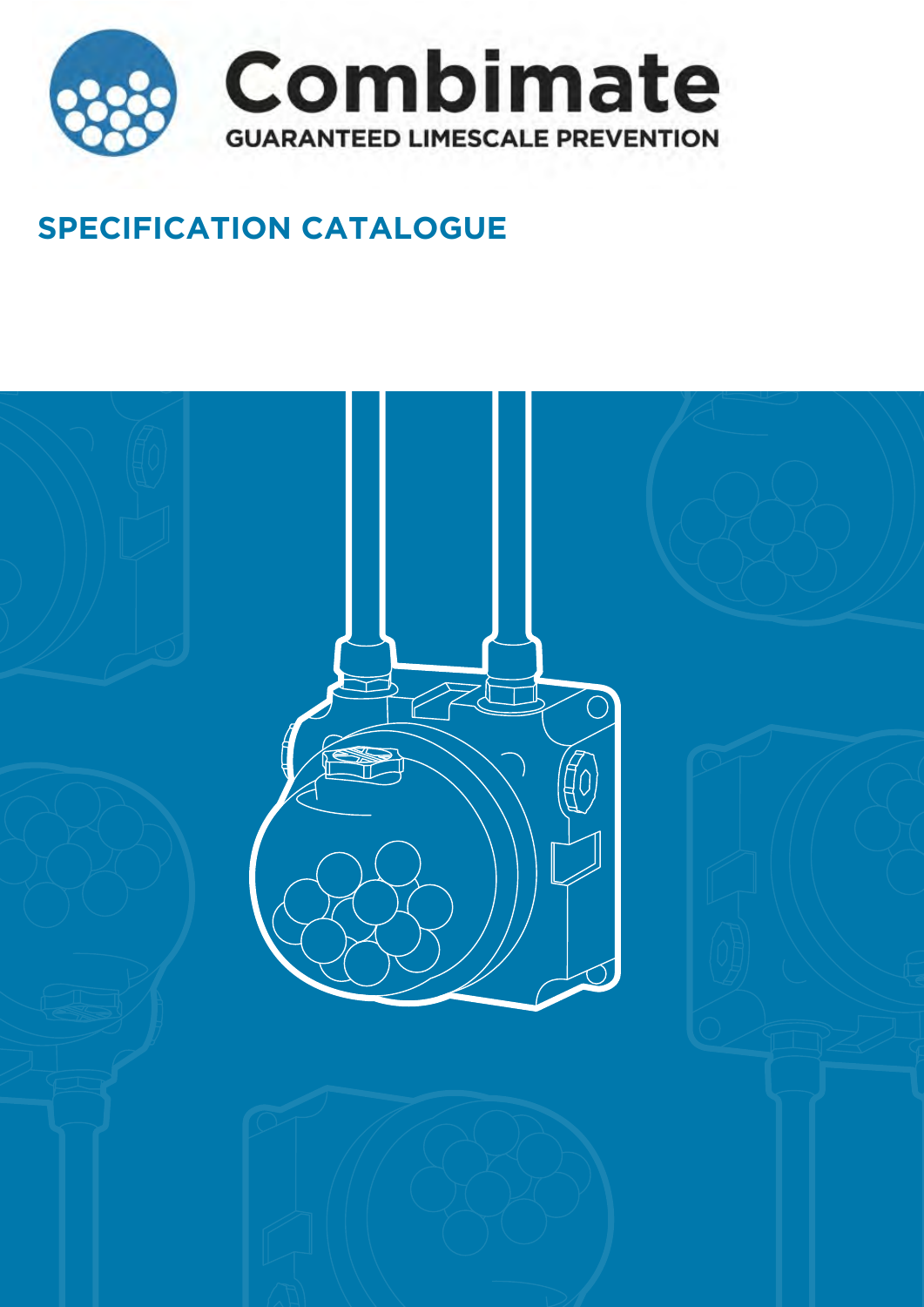# **Combimate** Guaranteed prevention of limescale and soft water corrosion water control with no moving parts

# **Health and safety**

Combiphos is tasteless and odourles and contains a polyphosphate compo which is classified by the WHO as a 'food-grade' additive. The quantity, si and hardness of the spheres control amount of Combiphos released. Typi this is less than 3ppm (parts per milliof phosphate in treated water and perfectly safe for human consumption

Combiphos is a polyphosphate compound specifically developed to provide the m effective limescale prevention in flowthrough installations. Polyphosphate do has been safely used to treat water throughout the world for many years.

# **Tried and tested**

| S                                  | <b>The Combimate</b><br>de-scaling guarantee                                                                                                                                                                                                  |
|------------------------------------|-----------------------------------------------------------------------------------------------------------------------------------------------------------------------------------------------------------------------------------------------|
| ound<br>ize<br>the<br>cally<br>on) | If Combimate is installed with a new boiler<br>and the Combiphos is replaced annually,<br>Cistermiser guarantees that the new boiler,<br>new heat store or new heat exchanger will<br>not scale up.                                           |
| n.                                 | Cistermiser is so confident in the<br>capabilities of Combimate, when used with<br>Combiphos, that if the unit it is protecting<br>experiences significant scaling, we will<br>contribute up to £500 towards the cost of                      |
| und<br>าost                        | repair or replacement.*                                                                                                                                                                                                                       |
| psing                              | *Subject to Cistermiser's warranty policy<br>Note: Combiphos does not soften water and its effectiveness may<br>be reduced in water heated to temperatures above 60 degrees,<br>in water with carbonate hardness levels above 360ppm or at pH |

levels below 6.5.

- Prevents limescale in hard water and soft water corrosion.
- Required where cce is greater than 200ppm in compliance with Part L of the Building Regulations.
- Keeps pipework clear and energy costs down.
- Prevents 'brown' water, protects pipework and keeps maintenance costs down.
- Compact, flexible and quick to install on vertical and horizontal pipework with top or bottom entry.
- For single appliances or 'whole house' water supply.
- Safe for drinking water and all domestic appliances.
- 100% food grade material; FAO/ WHO approved and compliant with BS FN 1208.
- No maintenance.
- Easy annual Combiphos top-up.



# **Combimate is a user-friendly domestic limescale prevention device that uses Combiphos**

Combiphos, a polyphosphate compound, is 100% food grade material approved by the FAO/WHO and compliant with the European normative standard BS EN 1208, that prevents scale build-up and soft water corrosion in combination boilers and other domestic hot water appliances.

## **How it works**

Combimate is filled with the appropriate amount of Combiphos which, when in contact with water, is released in very small quantities, sufficient to keep the mineral ions in suspension.

This action prevents the formation of scale while retaining the health benefits of the natural minerals contained in hard water. Combiphos coats the inside of the pipework, boiler heat exchanger and appliances with a non-residual, microscopic, protective coating to prevent scale-causing minerals from accumulating and aggressive soft water from corroding the system and appliances.





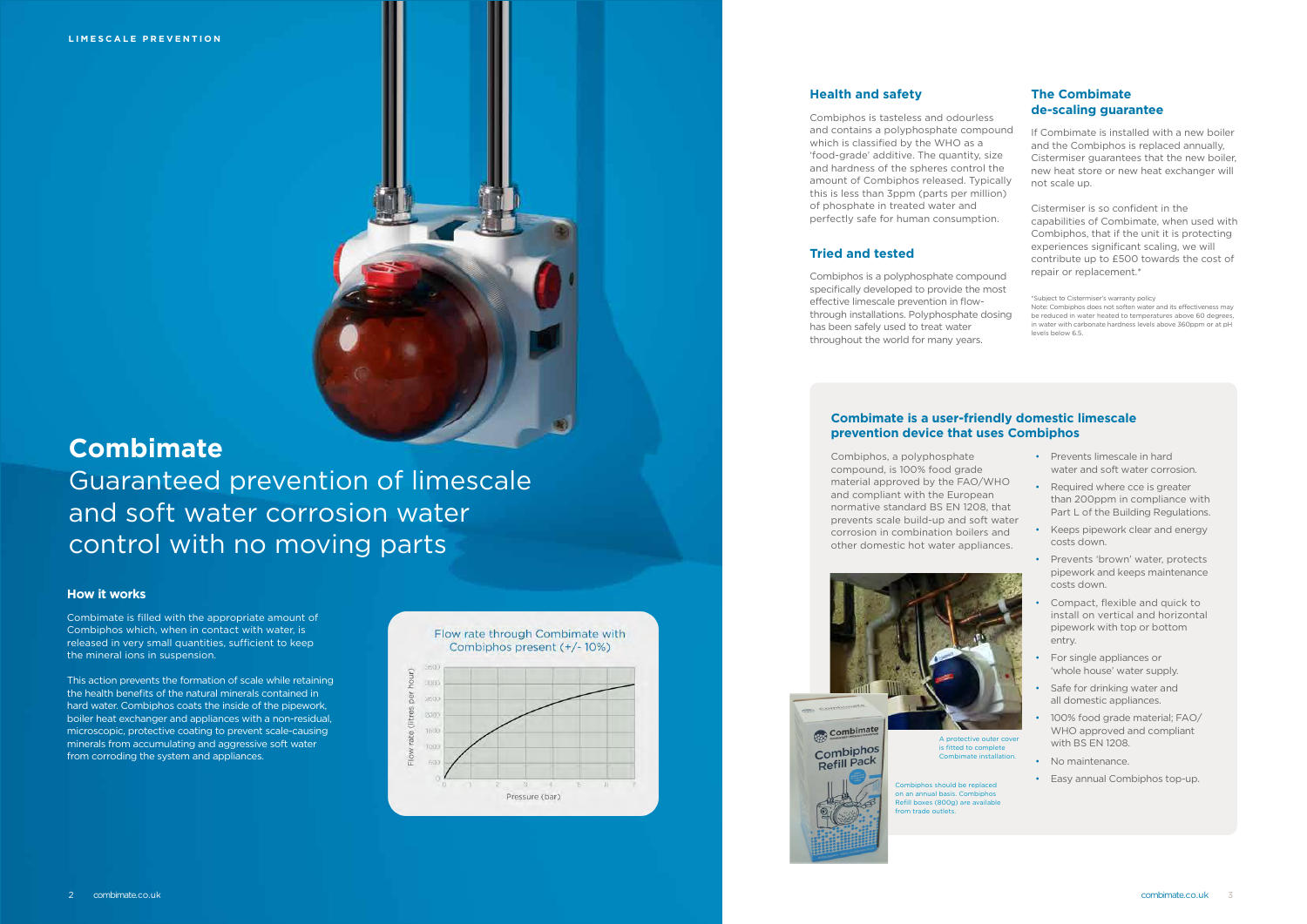# **Installing Combimate**

There are two possible installations; whole-house supply or single appliance.

#### **Whole-house supply**

For this installation Combimate should be plumbed in after the stop-valve on the cold water supply to the premises. The white removable divider tray should be removed from inside the Combimate dome in a whole house installation so that the dome can be completely filled with Combiphos.

### **Single appliance installations**

Combimate can be used to protect a single appliance by placing it on the cold water supply to that appliance e.g. a boiler in which case the red removable divider

tray should be left in place, and Combiphos should only be put in the top half of the dome and this reduces the amount of Combiphos required.

> No information oft: 0-50 oderately Soft: 51-100 ightly Hard: 101-150 oderately Hard: 151-200 ard: 201-300 ery Hard: Over 300 public supply

Inlet and outlet connections use 15mm or 22mm compression fittings (depending on model). There is minimal pressure or flow rate loss through Combimate. Vertical, top and bottom entry pipework can be used which ensures easy retrofit installation. Combimate should be installed at least 0·5m from any local sources of heat such as boilers or hot water pipes.

The Combimate can be installed in various configurations allowing maximum flexibility of pipework configurations.

165mm





#### **Product codes**

• Combimate (15mm fitting): **COM1**

• Combimate (22mm fitting): **COM2**

1.6mm or 1/16'' of scale in a heating system causes a 12% loss in heating efficiency.

**FACT**

"If you live in a hard water area, doing nothing to counter the problems that limescale causes is probably the most expensive option."



**Rate of water hardness in mg/l of calcium carbonate in England & Wales**

© Crown copyright All rights reserved Defra 100018880 2009

# **KEY**

|               | INO  |
|---------------|------|
|               | So   |
|               | Mo   |
|               | Slig |
| <b>The Co</b> | Mc   |
| maria de      | Ha   |
|               | Ve   |
|               | Nο   |